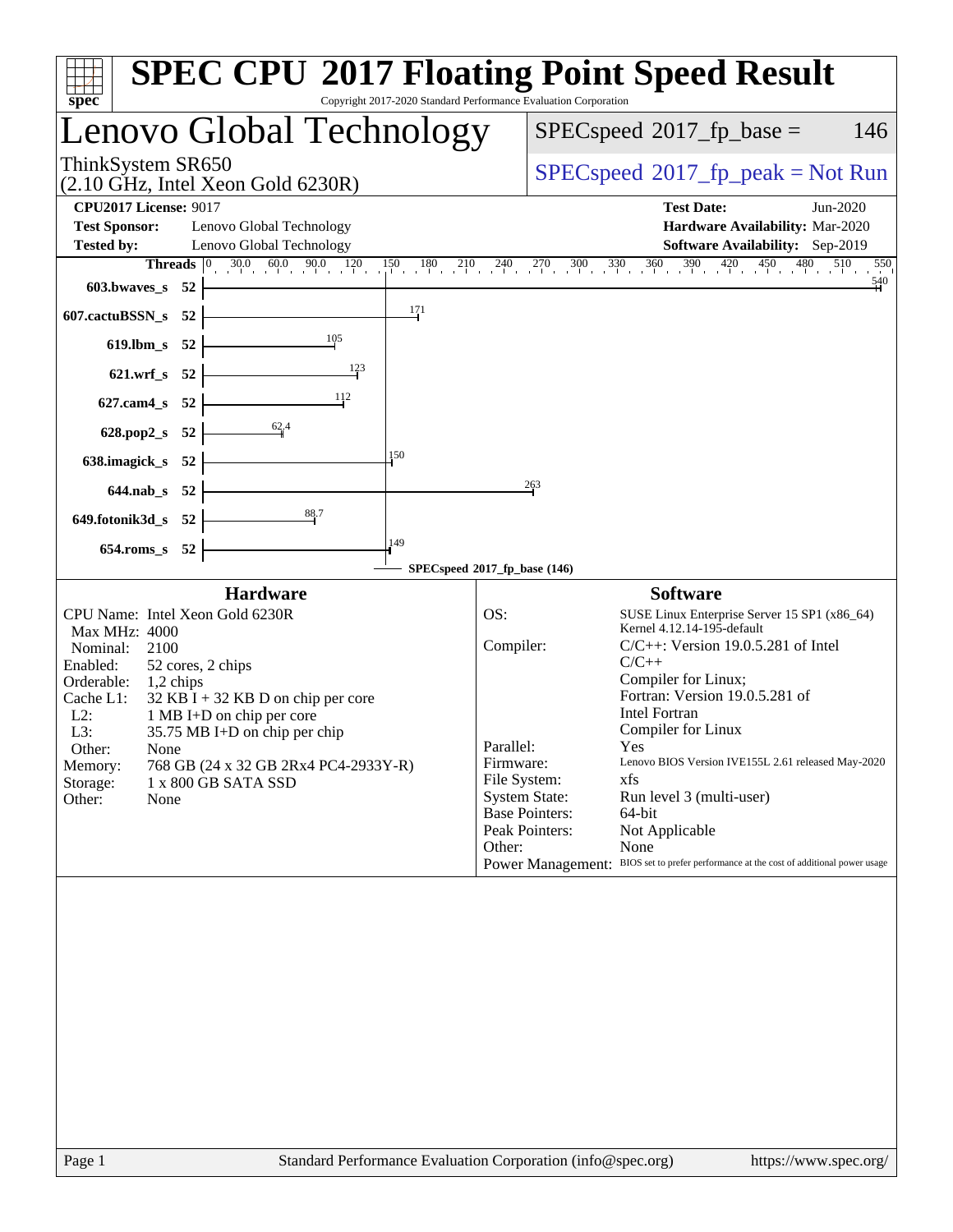

# Lenovo Global Technology

(2.10 GHz, Intel Xeon Gold 6230R)

 $SPECspeed^{\circledcirc}2017_fp\_base = 146$  $SPECspeed^{\circledcirc}2017_fp\_base = 146$ 

ThinkSystem SR650<br>  $(2.10 \text{ GHz. Intel Yoon Gold } 6230P)$  [SPECspeed](http://www.spec.org/auto/cpu2017/Docs/result-fields.html#SPECspeed2017fppeak)<sup>®</sup>[2017\\_fp\\_peak = N](http://www.spec.org/auto/cpu2017/Docs/result-fields.html#SPECspeed2017fppeak)ot Run

**[Test Sponsor:](http://www.spec.org/auto/cpu2017/Docs/result-fields.html#TestSponsor)** Lenovo Global Technology **[Hardware Availability:](http://www.spec.org/auto/cpu2017/Docs/result-fields.html#HardwareAvailability)** Mar-2020 **[Tested by:](http://www.spec.org/auto/cpu2017/Docs/result-fields.html#Testedby)** Lenovo Global Technology **[Software Availability:](http://www.spec.org/auto/cpu2017/Docs/result-fields.html#SoftwareAvailability)** Sep-2019

**[CPU2017 License:](http://www.spec.org/auto/cpu2017/Docs/result-fields.html#CPU2017License)** 9017 **[Test Date:](http://www.spec.org/auto/cpu2017/Docs/result-fields.html#TestDate)** Jun-2020

### **[Results Table](http://www.spec.org/auto/cpu2017/Docs/result-fields.html#ResultsTable)**

|                                               | <b>Base</b>    |                |       |                |            | <b>Peak</b>    |            |                |                |              |                |              |                |              |
|-----------------------------------------------|----------------|----------------|-------|----------------|------------|----------------|------------|----------------|----------------|--------------|----------------|--------------|----------------|--------------|
| <b>Benchmark</b>                              | <b>Threads</b> | <b>Seconds</b> | Ratio | <b>Seconds</b> | Ratio      | <b>Seconds</b> | Ratio      | <b>Threads</b> | <b>Seconds</b> | <b>Ratio</b> | <b>Seconds</b> | <b>Ratio</b> | <b>Seconds</b> | <b>Ratio</b> |
| 603.bwayes s                                  | 52             | 109            | 540   | 110            | 536        | 109            | 540        |                |                |              |                |              |                |              |
| 607.cactuBSSN s                               | 52             | 97.6           | 171   | 97.5           | <b>171</b> | 97.2           | 172        |                |                |              |                |              |                |              |
| $619.1$ bm s                                  | 52             | 50.0           | 105   | 50.0           | 105        | 50.0           | 105        |                |                |              |                |              |                |              |
| $621$ .wrf s                                  | 52             | 108            | 123   | 107            | 123        | 108            | 123        |                |                |              |                |              |                |              |
| $627.cam4_s$                                  | 52             | 79.2           | 112   | 79.5           | 112        | 79.4           | 112        |                |                |              |                |              |                |              |
| $628.pop2_s$                                  | 52             | 186            | 63.9  | 191            | 62.2       | <u>190</u>     | 62.4       |                |                |              |                |              |                |              |
| 638.imagick_s                                 | 52             | 95.7           | 151   | 95.9           | 150        | 95.9           | 150        |                |                |              |                |              |                |              |
| $644$ .nab s                                  | 52             | 66.6           | 263   | 66.5           | 263        | 66.4           | 263        |                |                |              |                |              |                |              |
| 649.fotonik3d s                               | 52             | 103            | 88.3  | 103            | 88.7       | 102            | 89.0       |                |                |              |                |              |                |              |
| $654$ .roms s                                 | 52             | 105            | 149   | 106            | 148        | 106            | <u>149</u> |                |                |              |                |              |                |              |
| $SPECspeed*2017_fp\_base =$<br>146            |                |                |       |                |            |                |            |                |                |              |                |              |                |              |
| $SPECspeed*2017_fp\_peak =$<br><b>Not Run</b> |                |                |       |                |            |                |            |                |                |              |                |              |                |              |

Results appear in the [order in which they were run.](http://www.spec.org/auto/cpu2017/Docs/result-fields.html#RunOrder) Bold underlined text [indicates a median measurement](http://www.spec.org/auto/cpu2017/Docs/result-fields.html#Median).

#### **[Operating System Notes](http://www.spec.org/auto/cpu2017/Docs/result-fields.html#OperatingSystemNotes)**

Stack size set to unlimited using "ulimit -s unlimited"

#### **[Environment Variables Notes](http://www.spec.org/auto/cpu2017/Docs/result-fields.html#EnvironmentVariablesNotes)**

Environment variables set by runcpu before the start of the run: KMP\_AFFINITY = "granularity=fine,compact" LD\_LIBRARY\_PATH = "/home/cpu2017-1.1.0-ic19.0u5/lib/intel64" OMP\_STACKSIZE = "192M"

#### **[General Notes](http://www.spec.org/auto/cpu2017/Docs/result-fields.html#GeneralNotes)**

 Binaries compiled on a system with 1x Intel Core i9-7980XE CPU + 64GB RAM memory using Redhat Enterprise Linux 8.0 Transparent Huge Pages enabled by default Prior to runcpu invocation Filesystem page cache synced and cleared with: sync; echo 3> /proc/sys/vm/drop\_caches NA: The test sponsor attests, as of date of publication, that CVE-2017-5754 (Meltdown) is mitigated in the system as tested and documented. Yes: The test sponsor attests, as of date of publication, that CVE-2017-5753 (Spectre variant 1) is mitigated in the system as tested and documented. Yes: The test sponsor attests, as of date of publication, that CVE-2017-5715 (Spectre variant 2) is mitigated in the system as tested and documented.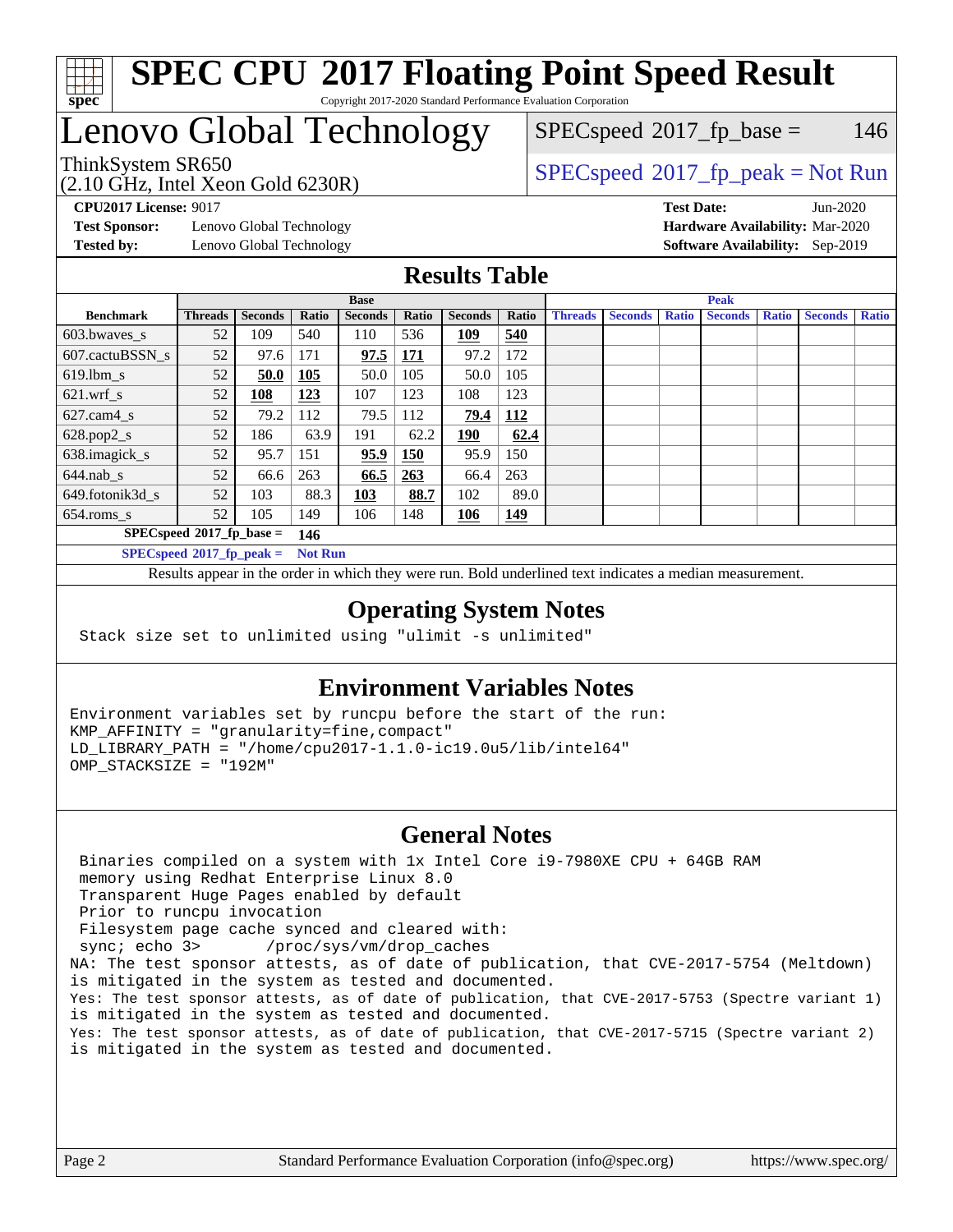| <b>SPEC CPU®2017 Floating Point Speed Result</b>                                                                                                                     |                                                             |                                                                                                                                                             |                                                                    |  |  |  |  |  |
|----------------------------------------------------------------------------------------------------------------------------------------------------------------------|-------------------------------------------------------------|-------------------------------------------------------------------------------------------------------------------------------------------------------------|--------------------------------------------------------------------|--|--|--|--|--|
| $Spec^*$<br>Copyright 2017-2020 Standard Performance Evaluation Corporation                                                                                          |                                                             |                                                                                                                                                             |                                                                    |  |  |  |  |  |
| Lenovo Global Technology                                                                                                                                             |                                                             | $SPEC speed^{\circ}2017$ _fp_base =                                                                                                                         | 146                                                                |  |  |  |  |  |
| ThinkSystem SR650<br>$(2.10 \text{ GHz}, \text{Intel Xeon Gold } 6230\text{R})$                                                                                      |                                                             | $SPEC speed^{\circ}2017\_fp\_peak = Not Run$                                                                                                                |                                                                    |  |  |  |  |  |
| <b>CPU2017 License: 9017</b>                                                                                                                                         |                                                             | <b>Test Date:</b>                                                                                                                                           | $Jun-2020$                                                         |  |  |  |  |  |
| <b>Test Sponsor:</b><br>Lenovo Global Technology<br><b>Tested by:</b><br>Lenovo Global Technology                                                                    |                                                             |                                                                                                                                                             | Hardware Availability: Mar-2020<br>Software Availability: Sep-2019 |  |  |  |  |  |
|                                                                                                                                                                      | <b>Platform Notes</b>                                       |                                                                                                                                                             |                                                                    |  |  |  |  |  |
|                                                                                                                                                                      |                                                             |                                                                                                                                                             |                                                                    |  |  |  |  |  |
| BIOS configuration:<br>Choose Operating Mode set to Maximum Performance and then set it to Custom Mode<br>MONITOR/MWAIT set to Enable                                |                                                             |                                                                                                                                                             |                                                                    |  |  |  |  |  |
| Hyper-Threading set to Disable<br>Trusted Execution Technology set to Enable                                                                                         |                                                             |                                                                                                                                                             |                                                                    |  |  |  |  |  |
| Sysinfo program /home/cpu2017-1.1.0-ic19.0u5/bin/sysinfo<br>Rev: r6365 of 2019-08-21 295195f888a3d7edble6e46a485a0011                                                |                                                             |                                                                                                                                                             |                                                                    |  |  |  |  |  |
| running on linux-xpyz Fri Jun 12 01:04:50 2020                                                                                                                       |                                                             |                                                                                                                                                             |                                                                    |  |  |  |  |  |
| SUT (System Under Test) info as seen by some common utilities.<br>For more information on this section, see<br>https://www.spec.org/cpu2017/Docs/config.html#sysinfo |                                                             |                                                                                                                                                             |                                                                    |  |  |  |  |  |
|                                                                                                                                                                      |                                                             |                                                                                                                                                             |                                                                    |  |  |  |  |  |
| From /proc/cpuinfo<br>model name : Intel(R) Xeon(R) Gold 6230R CPU @ 2.10GHz                                                                                         |                                                             |                                                                                                                                                             |                                                                    |  |  |  |  |  |
| "physical id"s (chips)<br>2<br>52 "processors"                                                                                                                       |                                                             |                                                                                                                                                             |                                                                    |  |  |  |  |  |
|                                                                                                                                                                      |                                                             | cores, siblings (Caution: counting these is hw and system dependent. The following<br>excerpts from /proc/cpuinfo might not be reliable. Use with caution.) |                                                                    |  |  |  |  |  |
| cpu cores : 26                                                                                                                                                       |                                                             |                                                                                                                                                             |                                                                    |  |  |  |  |  |
| siblings : 26                                                                                                                                                        |                                                             | physical 0: cores 0 1 2 3 4 5 6 8 9 10 11 12 13 16 17 18 19 20 21 22 24 25 26 27 28                                                                         |                                                                    |  |  |  |  |  |
| 29<br>physical 1: cores 0 1 2 3 4 5 6 8 9 10 11 12 13 16 17 18 19 20 21 22 24 25 26 27 28<br>29                                                                      |                                                             |                                                                                                                                                             |                                                                    |  |  |  |  |  |
| From 1scpu:                                                                                                                                                          |                                                             |                                                                                                                                                             |                                                                    |  |  |  |  |  |
| Architecture:                                                                                                                                                        | x86_64                                                      |                                                                                                                                                             |                                                                    |  |  |  |  |  |
| $CPU$ op-mode( $s$ ):                                                                                                                                                | $32$ -bit, $64$ -bit                                        |                                                                                                                                                             |                                                                    |  |  |  |  |  |
| Byte Order:<br>Address sizes:                                                                                                                                        | Little Endian                                               |                                                                                                                                                             |                                                                    |  |  |  |  |  |
| 46 bits physical, 48 bits virtual<br>52<br>CPU(s):                                                                                                                   |                                                             |                                                                                                                                                             |                                                                    |  |  |  |  |  |
| On-line CPU(s) list: $0-51$                                                                                                                                          |                                                             |                                                                                                                                                             |                                                                    |  |  |  |  |  |
| Thread( $s$ ) per core:<br>1                                                                                                                                         |                                                             |                                                                                                                                                             |                                                                    |  |  |  |  |  |
| $Core(s)$ per socket:<br>26                                                                                                                                          |                                                             |                                                                                                                                                             |                                                                    |  |  |  |  |  |
| Socket(s):<br>2<br>2                                                                                                                                                 |                                                             |                                                                                                                                                             |                                                                    |  |  |  |  |  |
| NUMA $node(s):$<br>Vendor ID:<br>GenuineIntel                                                                                                                        |                                                             |                                                                                                                                                             |                                                                    |  |  |  |  |  |
| CPU family:<br>6                                                                                                                                                     |                                                             |                                                                                                                                                             |                                                                    |  |  |  |  |  |
| Model:                                                                                                                                                               | 85                                                          |                                                                                                                                                             |                                                                    |  |  |  |  |  |
| Model name:                                                                                                                                                          | $Intel(R) Xeon(R) Gold 6230R CPU @ 2.10GHz$                 |                                                                                                                                                             |                                                                    |  |  |  |  |  |
| Stepping:<br>CPU MHz:                                                                                                                                                | 7<br>2100.000                                               |                                                                                                                                                             |                                                                    |  |  |  |  |  |
| $CPU$ max $MHz$ :                                                                                                                                                    | 4000.0000                                                   |                                                                                                                                                             |                                                                    |  |  |  |  |  |
| CPU min MHz:                                                                                                                                                         | 1000.0000                                                   |                                                                                                                                                             |                                                                    |  |  |  |  |  |
| BogoMIPS:<br>4200.00                                                                                                                                                 |                                                             |                                                                                                                                                             |                                                                    |  |  |  |  |  |
| (Continued on next page)                                                                                                                                             |                                                             |                                                                                                                                                             |                                                                    |  |  |  |  |  |
| Page 3                                                                                                                                                               | Standard Performance Evaluation Corporation (info@spec.org) |                                                                                                                                                             | https://www.spec.org/                                              |  |  |  |  |  |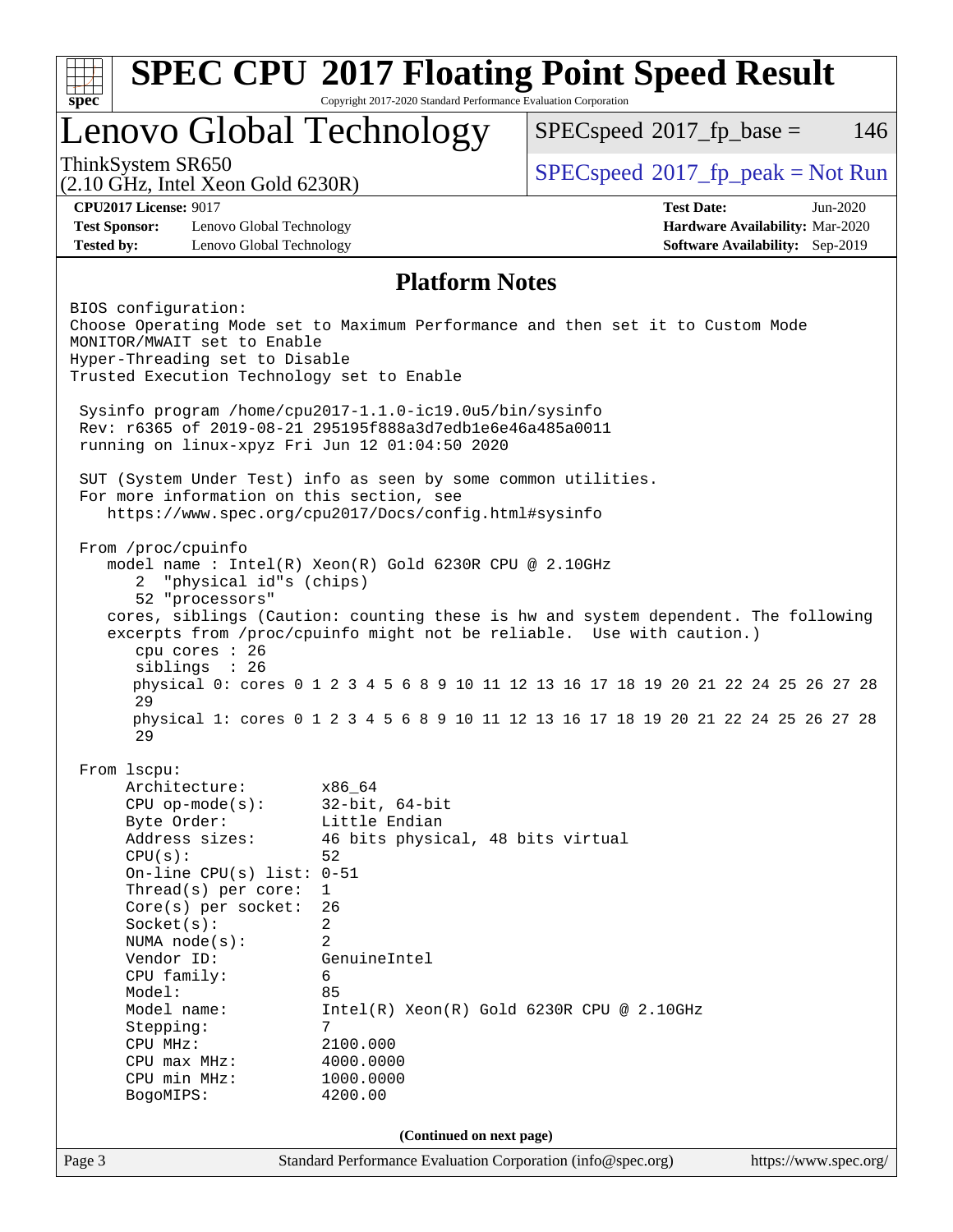

Lenovo Global Technology

 $SPEC speed^{\circ}2017\_fp\_base = 146$ 

(2.10 GHz, Intel Xeon Gold 6230R)

ThinkSystem SR650<br>  $SPEC speed^{\circ}2017$  [p\_peak = Not Run

**[CPU2017 License:](http://www.spec.org/auto/cpu2017/Docs/result-fields.html#CPU2017License)** 9017 **[Test Date:](http://www.spec.org/auto/cpu2017/Docs/result-fields.html#TestDate)** Jun-2020

**[Test Sponsor:](http://www.spec.org/auto/cpu2017/Docs/result-fields.html#TestSponsor)** Lenovo Global Technology **[Hardware Availability:](http://www.spec.org/auto/cpu2017/Docs/result-fields.html#HardwareAvailability)** Mar-2020 **[Tested by:](http://www.spec.org/auto/cpu2017/Docs/result-fields.html#Testedby)** Lenovo Global Technology **[Software Availability:](http://www.spec.org/auto/cpu2017/Docs/result-fields.html#SoftwareAvailability)** Sep-2019

#### **[Platform Notes \(Continued\)](http://www.spec.org/auto/cpu2017/Docs/result-fields.html#PlatformNotes)**

 Virtualization: VT-x L1d cache: 32K L1i cache: 32K L2 cache: 1024K L3 cache: 36608K NUMA node0 CPU(s): 0-25 NUMA node1 CPU(s): 26-51

Flags: fpu vme de pse tsc msr pae mce cx8 apic sep mtrr pge mca cmov pat pse36 clflush dts acpi mmx fxsr sse sse2 ss ht tm pbe syscall nx pdpe1gb rdtscp lm constant\_tsc art arch\_perfmon pebs bts rep\_good nopl xtopology nonstop\_tsc cpuid aperfmperf pni pclmulqdq dtes64 monitor ds\_cpl vmx smx est tm2 ssse3 sdbg fma cx16 xtpr pdcm pcid dca sse4\_1 sse4\_2 x2apic movbe popcnt tsc\_deadline\_timer aes xsave avx f16c rdrand lahf\_lm abm 3dnowprefetch cpuid\_fault epb cat\_l3 cdp\_l3 invpcid\_single intel\_ppin ssbd mba ibrs ibpb stibp ibrs\_enhanced tpr\_shadow vnmi flexpriority ept vpid fsgsbase tsc\_adjust bmi1 hle avx2 smep bmi2 erms invpcid rtm cqm mpx rdt\_a avx512f avx512dq rdseed adx smap clflushopt clwb intel\_pt avx512cd avx512bw avx512vl xsaveopt xsavec xgetbv1 xsaves cqm\_llc cqm\_occup\_llc cqm\_mbm\_total cqm\_mbm\_local dtherm ida arat pln pts pku ospke avx512\_vnni md\_clear flush\_l1d arch\_capabilities

 /proc/cpuinfo cache data cache size : 36608 KB

 From numactl --hardware WARNING: a numactl 'node' might or might not correspond to a physical chip. available: 2 nodes (0-1) node 0 cpus: 0 1 2 3 4 5 6 7 8 9 10 11 12 13 14 15 16 17 18 19 20 21 22 23 24 25 node 0 size: 386686 MB

node 0 free: 385824 MB

 node 1 cpus: 26 27 28 29 30 31 32 33 34 35 36 37 38 39 40 41 42 43 44 45 46 47 48 49 50 51 node 1 size: 387036 MB

 node 1 free: 386734 MB node distances:

 node 0 1 0: 10 21

1: 21 10

 From /proc/meminfo MemTotal: 792291868 kB HugePages\_Total: 0 Hugepagesize: 2048 kB

 From /etc/\*release\* /etc/\*version\* os-release: NAME="SLES" VERSION="15-SP1"

**(Continued on next page)**

Page 4 Standard Performance Evaluation Corporation [\(info@spec.org\)](mailto:info@spec.org) <https://www.spec.org/>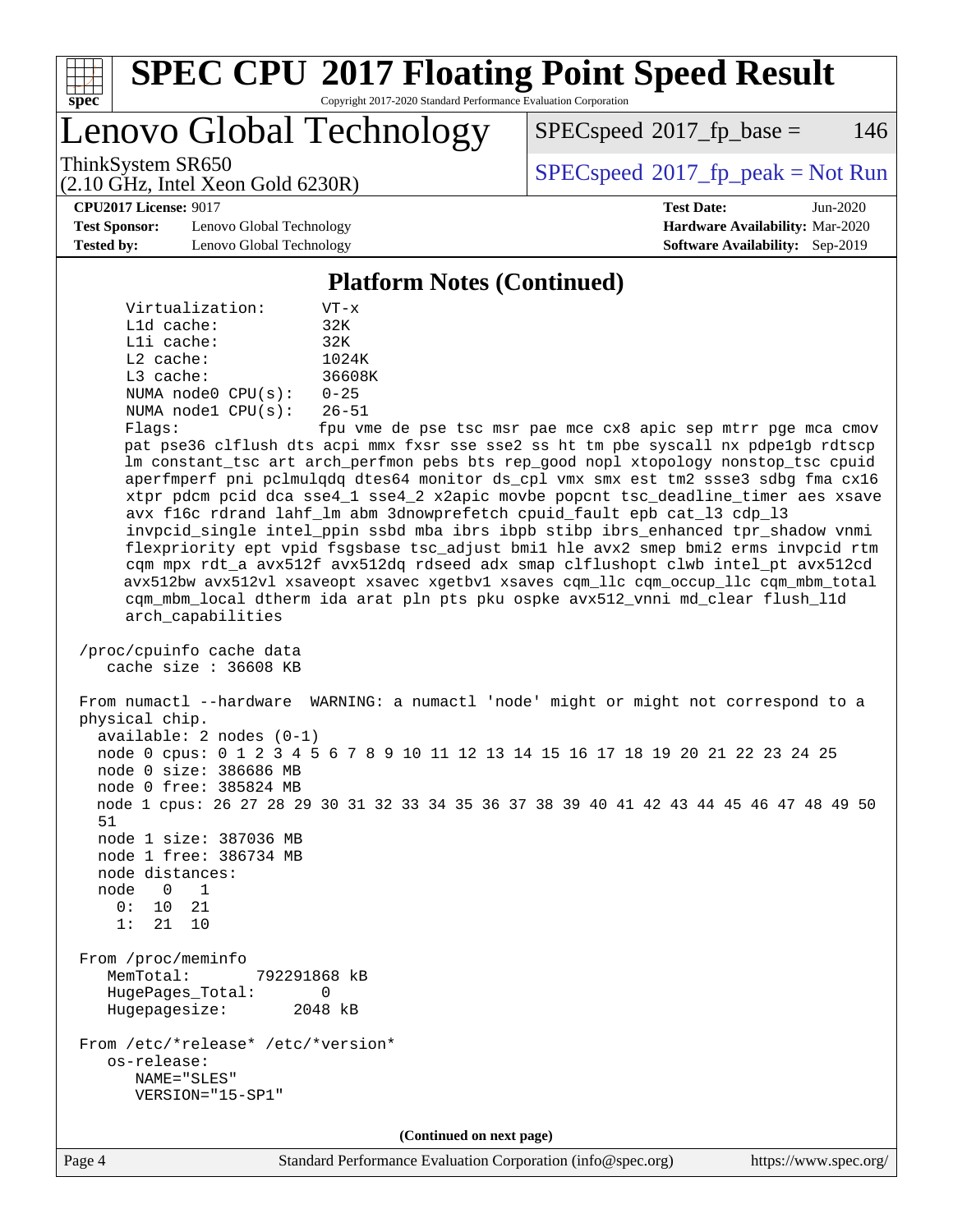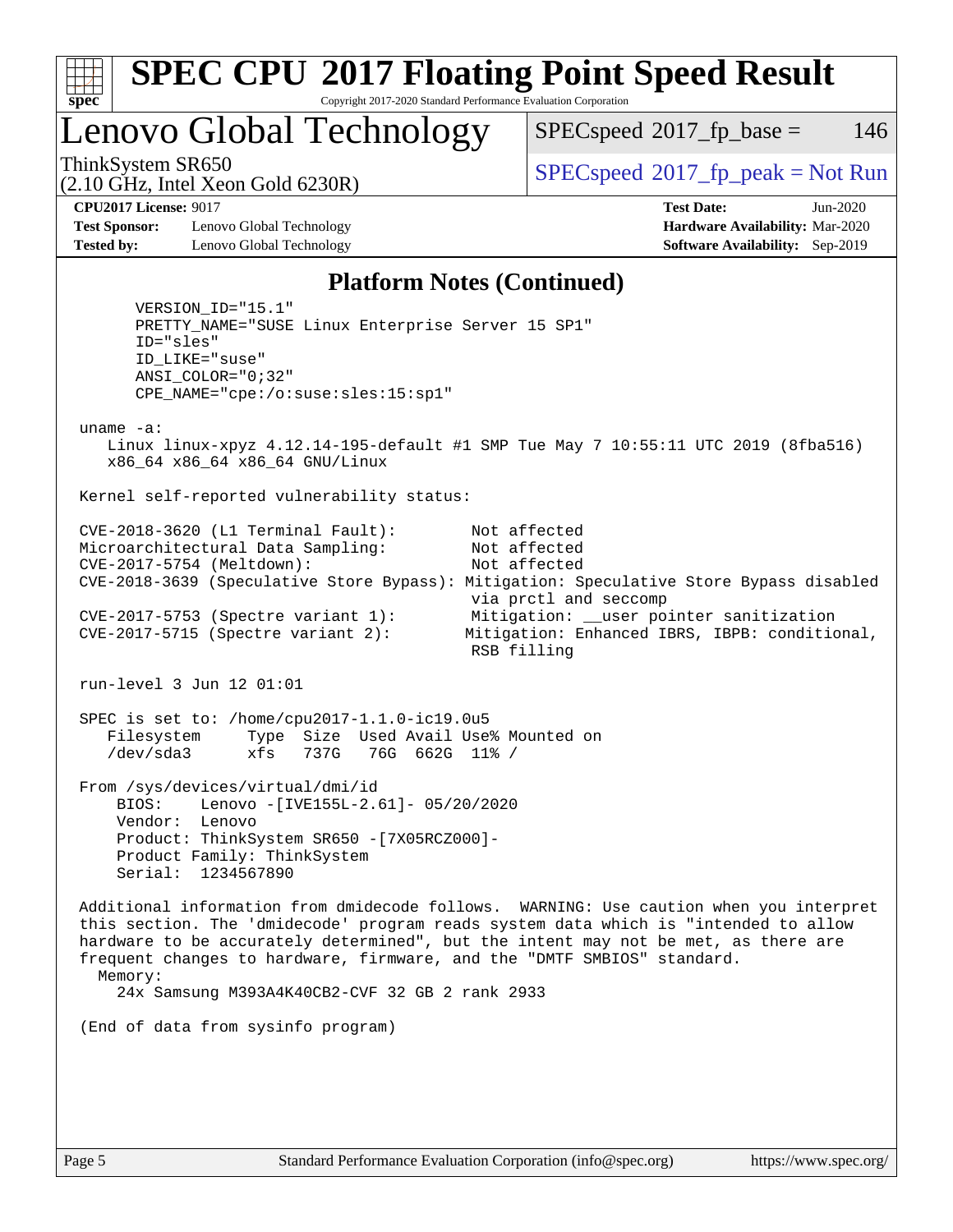

# **[SPEC CPU](http://www.spec.org/auto/cpu2017/Docs/result-fields.html#SPECCPU2017FloatingPointSpeedResult)[2017 Floating Point Speed Result](http://www.spec.org/auto/cpu2017/Docs/result-fields.html#SPECCPU2017FloatingPointSpeedResult)**

Copyright 2017-2020 Standard Performance Evaluation Corporation

Lenovo Global Technology

 $SPECspeed^{\circledcirc}2017_fp\_base = 146$  $SPECspeed^{\circledcirc}2017_fp\_base = 146$ 

(2.10 GHz, Intel Xeon Gold 6230R)

ThinkSystem SR650<br>  $(2.10 \text{ GHz} \text{ Intel } X_{\text{eon}} \text{ Gold } 6230R)$  [SPECspeed](http://www.spec.org/auto/cpu2017/Docs/result-fields.html#SPECspeed2017fppeak)<sup>®</sup>[2017\\_fp\\_peak = N](http://www.spec.org/auto/cpu2017/Docs/result-fields.html#SPECspeed2017fppeak)ot Run

**[CPU2017 License:](http://www.spec.org/auto/cpu2017/Docs/result-fields.html#CPU2017License)** 9017

**[Test Sponsor:](http://www.spec.org/auto/cpu2017/Docs/result-fields.html#TestSponsor)** Lenovo Global Technology **[Tested by:](http://www.spec.org/auto/cpu2017/Docs/result-fields.html#Testedby)** Lenovo Global Technology **[Software Availability:](http://www.spec.org/auto/cpu2017/Docs/result-fields.html#SoftwareAvailability)** Sep-2019

|  | <b>Test Date:</b>                      |  |  | Jun-2020 |
|--|----------------------------------------|--|--|----------|
|  | <b>Hardware Availability: Mar-2020</b> |  |  |          |
|  |                                        |  |  |          |

#### **[Compiler Version Notes](http://www.spec.org/auto/cpu2017/Docs/result-fields.html#CompilerVersionNotes)**

| C          | 619.1bm_s(base) 638.imagick_s(base) 644.nab_s(base)<br>----------------                                                                                                                                                                                                                                                                                                                                                                                                                                                                                                |
|------------|------------------------------------------------------------------------------------------------------------------------------------------------------------------------------------------------------------------------------------------------------------------------------------------------------------------------------------------------------------------------------------------------------------------------------------------------------------------------------------------------------------------------------------------------------------------------|
|            | Intel(R) C Intel(R) 64 Compiler for applications running on Intel(R) 64,<br>Version 19.0.5.281 Build 20190815<br>Copyright (C) 1985-2019 Intel Corporation. All rights reserved.                                                                                                                                                                                                                                                                                                                                                                                       |
|            | $C_{++}$ , C, Fortran   607.cactuBSSN_s(base)                                                                                                                                                                                                                                                                                                                                                                                                                                                                                                                          |
|            | Intel(R) $C++$ Intel(R) 64 Compiler for applications running on Intel(R) 64,<br>Version 19.0.5.281 Build 20190815<br>Copyright (C) 1985-2019 Intel Corporation. All rights reserved.<br>$Intel(R)$ C Intel(R) 64 Compiler for applications running on Intel(R) 64,<br>Version 19.0.5.281 Build 20190815<br>Copyright (C) 1985-2019 Intel Corporation. All rights reserved.<br>$Intel(R)$ Fortran Intel(R) 64 Compiler for applications running on Intel(R)<br>64, Version 19.0.5.281 Build 20190815<br>Copyright (C) 1985-2019 Intel Corporation. All rights reserved. |
| Fortran    | 603.bwaves_s(base) 649.fotonik3d_s(base) 654.roms_s(base)                                                                                                                                                                                                                                                                                                                                                                                                                                                                                                              |
|            | $Intel(R)$ Fortran Intel(R) 64 Compiler for applications running on Intel(R)<br>64, Version 19.0.5.281 Build 20190815<br>Copyright (C) 1985-2019 Intel Corporation. All rights reserved.                                                                                                                                                                                                                                                                                                                                                                               |
| Fortran, C | $\vert$ 621.wrf_s(base) 627.cam4_s(base) 628.pop2_s(base)                                                                                                                                                                                                                                                                                                                                                                                                                                                                                                              |
|            | $Intel(R)$ Fortran Intel(R) 64 Compiler for applications running on Intel(R)<br>64, Version 19.0.5.281 Build 20190815<br>Copyright (C) 1985-2019 Intel Corporation. All rights reserved.<br>Intel(R) C Intel(R) 64 Compiler for applications running on Intel(R) 64,<br>Version 19.0.5.281 Build 20190815<br>Copyright (C) 1985-2019 Intel Corporation. All rights reserved.                                                                                                                                                                                           |

[C benchmarks](http://www.spec.org/auto/cpu2017/Docs/result-fields.html#Cbenchmarks):

[icc](http://www.spec.org/cpu2017/results/res2020q3/cpu2017-20200622-23203.flags.html#user_CCbase_intel_icc_66fc1ee009f7361af1fbd72ca7dcefbb700085f36577c54f309893dd4ec40d12360134090235512931783d35fd58c0460139e722d5067c5574d8eaf2b3e37e92)

**(Continued on next page)**

Page 6 Standard Performance Evaluation Corporation [\(info@spec.org\)](mailto:info@spec.org) <https://www.spec.org/>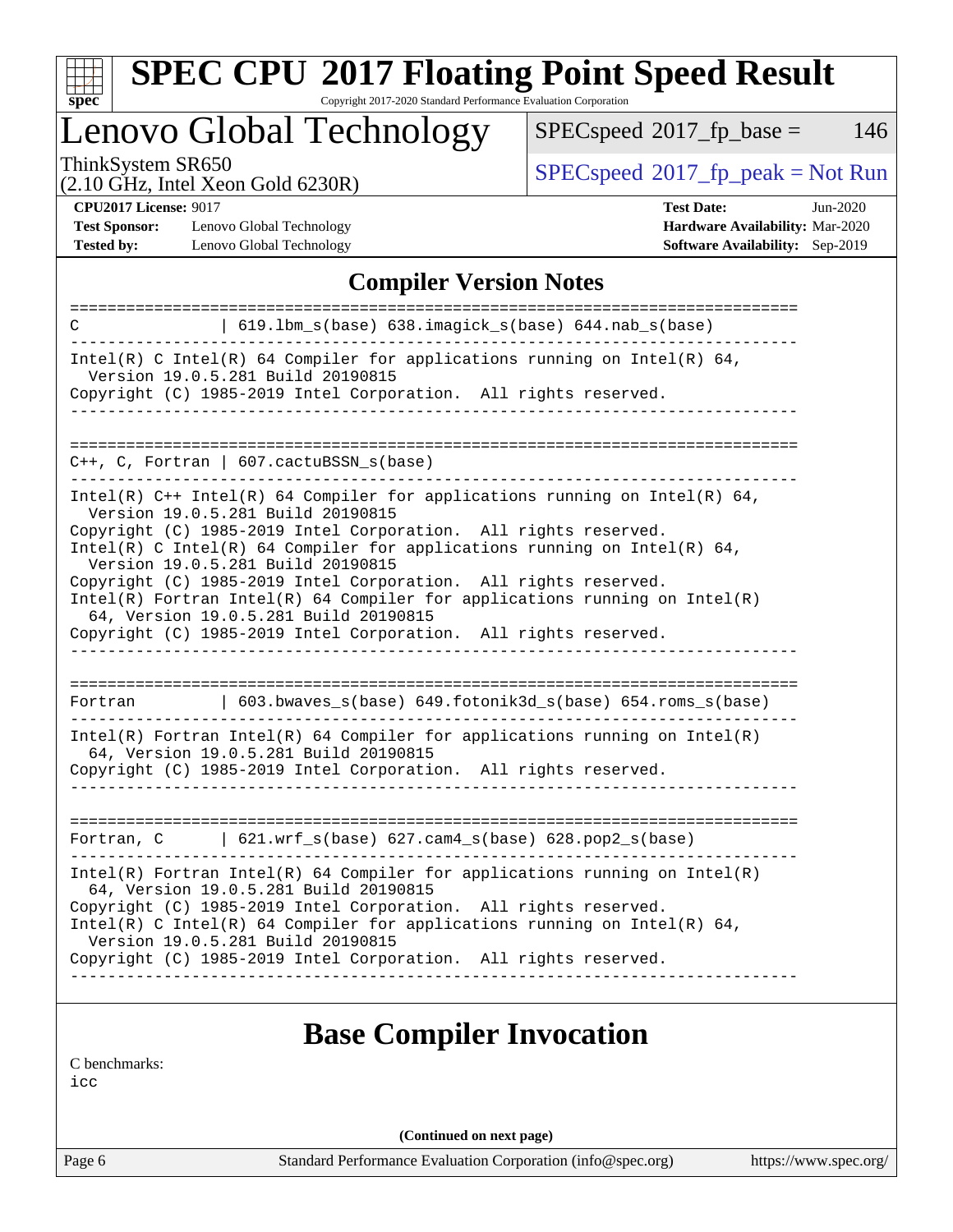

# Lenovo Global Technology

 $SPEC speed^{\circ}2017\_fp\_base = 146$ 

ThinkSystem SR650<br>  $SPEC speed^{\circ}2017$  [p\_peak = Not Run

(2.10 GHz, Intel Xeon Gold 6230R)

**[Test Sponsor:](http://www.spec.org/auto/cpu2017/Docs/result-fields.html#TestSponsor)** Lenovo Global Technology **[Hardware Availability:](http://www.spec.org/auto/cpu2017/Docs/result-fields.html#HardwareAvailability)** Mar-2020 **[Tested by:](http://www.spec.org/auto/cpu2017/Docs/result-fields.html#Testedby)** Lenovo Global Technology **[Software Availability:](http://www.spec.org/auto/cpu2017/Docs/result-fields.html#SoftwareAvailability)** Sep-2019

**[CPU2017 License:](http://www.spec.org/auto/cpu2017/Docs/result-fields.html#CPU2017License)** 9017 **[Test Date:](http://www.spec.org/auto/cpu2017/Docs/result-fields.html#TestDate)** Jun-2020

# **[Base Compiler Invocation \(Continued\)](http://www.spec.org/auto/cpu2017/Docs/result-fields.html#BaseCompilerInvocation)**

[Fortran benchmarks](http://www.spec.org/auto/cpu2017/Docs/result-fields.html#Fortranbenchmarks): [ifort](http://www.spec.org/cpu2017/results/res2020q3/cpu2017-20200622-23203.flags.html#user_FCbase_intel_ifort_8111460550e3ca792625aed983ce982f94888b8b503583aa7ba2b8303487b4d8a21a13e7191a45c5fd58ff318f48f9492884d4413fa793fd88dd292cad7027ca)

[Benchmarks using both Fortran and C](http://www.spec.org/auto/cpu2017/Docs/result-fields.html#BenchmarksusingbothFortranandC): [ifort](http://www.spec.org/cpu2017/results/res2020q3/cpu2017-20200622-23203.flags.html#user_CC_FCbase_intel_ifort_8111460550e3ca792625aed983ce982f94888b8b503583aa7ba2b8303487b4d8a21a13e7191a45c5fd58ff318f48f9492884d4413fa793fd88dd292cad7027ca) [icc](http://www.spec.org/cpu2017/results/res2020q3/cpu2017-20200622-23203.flags.html#user_CC_FCbase_intel_icc_66fc1ee009f7361af1fbd72ca7dcefbb700085f36577c54f309893dd4ec40d12360134090235512931783d35fd58c0460139e722d5067c5574d8eaf2b3e37e92)

[Benchmarks using Fortran, C, and C++:](http://www.spec.org/auto/cpu2017/Docs/result-fields.html#BenchmarksusingFortranCandCXX) [icpc](http://www.spec.org/cpu2017/results/res2020q3/cpu2017-20200622-23203.flags.html#user_CC_CXX_FCbase_intel_icpc_c510b6838c7f56d33e37e94d029a35b4a7bccf4766a728ee175e80a419847e808290a9b78be685c44ab727ea267ec2f070ec5dc83b407c0218cded6866a35d07) [icc](http://www.spec.org/cpu2017/results/res2020q3/cpu2017-20200622-23203.flags.html#user_CC_CXX_FCbase_intel_icc_66fc1ee009f7361af1fbd72ca7dcefbb700085f36577c54f309893dd4ec40d12360134090235512931783d35fd58c0460139e722d5067c5574d8eaf2b3e37e92) [ifort](http://www.spec.org/cpu2017/results/res2020q3/cpu2017-20200622-23203.flags.html#user_CC_CXX_FCbase_intel_ifort_8111460550e3ca792625aed983ce982f94888b8b503583aa7ba2b8303487b4d8a21a13e7191a45c5fd58ff318f48f9492884d4413fa793fd88dd292cad7027ca)

## **[Base Portability Flags](http://www.spec.org/auto/cpu2017/Docs/result-fields.html#BasePortabilityFlags)**

 603.bwaves\_s: [-DSPEC\\_LP64](http://www.spec.org/cpu2017/results/res2020q3/cpu2017-20200622-23203.flags.html#suite_basePORTABILITY603_bwaves_s_DSPEC_LP64) 607.cactuBSSN\_s: [-DSPEC\\_LP64](http://www.spec.org/cpu2017/results/res2020q3/cpu2017-20200622-23203.flags.html#suite_basePORTABILITY607_cactuBSSN_s_DSPEC_LP64) 619.lbm\_s: [-DSPEC\\_LP64](http://www.spec.org/cpu2017/results/res2020q3/cpu2017-20200622-23203.flags.html#suite_basePORTABILITY619_lbm_s_DSPEC_LP64) 621.wrf\_s: [-DSPEC\\_LP64](http://www.spec.org/cpu2017/results/res2020q3/cpu2017-20200622-23203.flags.html#suite_basePORTABILITY621_wrf_s_DSPEC_LP64) [-DSPEC\\_CASE\\_FLAG](http://www.spec.org/cpu2017/results/res2020q3/cpu2017-20200622-23203.flags.html#b621.wrf_s_baseCPORTABILITY_DSPEC_CASE_FLAG) [-convert big\\_endian](http://www.spec.org/cpu2017/results/res2020q3/cpu2017-20200622-23203.flags.html#user_baseFPORTABILITY621_wrf_s_convert_big_endian_c3194028bc08c63ac5d04de18c48ce6d347e4e562e8892b8bdbdc0214820426deb8554edfa529a3fb25a586e65a3d812c835984020483e7e73212c4d31a38223) 627.cam4\_s: [-DSPEC\\_LP64](http://www.spec.org/cpu2017/results/res2020q3/cpu2017-20200622-23203.flags.html#suite_basePORTABILITY627_cam4_s_DSPEC_LP64) [-DSPEC\\_CASE\\_FLAG](http://www.spec.org/cpu2017/results/res2020q3/cpu2017-20200622-23203.flags.html#b627.cam4_s_baseCPORTABILITY_DSPEC_CASE_FLAG) 628.pop2\_s: [-DSPEC\\_LP64](http://www.spec.org/cpu2017/results/res2020q3/cpu2017-20200622-23203.flags.html#suite_basePORTABILITY628_pop2_s_DSPEC_LP64) [-DSPEC\\_CASE\\_FLAG](http://www.spec.org/cpu2017/results/res2020q3/cpu2017-20200622-23203.flags.html#b628.pop2_s_baseCPORTABILITY_DSPEC_CASE_FLAG) [-convert big\\_endian](http://www.spec.org/cpu2017/results/res2020q3/cpu2017-20200622-23203.flags.html#user_baseFPORTABILITY628_pop2_s_convert_big_endian_c3194028bc08c63ac5d04de18c48ce6d347e4e562e8892b8bdbdc0214820426deb8554edfa529a3fb25a586e65a3d812c835984020483e7e73212c4d31a38223) [-assume byterecl](http://www.spec.org/cpu2017/results/res2020q3/cpu2017-20200622-23203.flags.html#user_baseFPORTABILITY628_pop2_s_assume_byterecl_7e47d18b9513cf18525430bbf0f2177aa9bf368bc7a059c09b2c06a34b53bd3447c950d3f8d6c70e3faf3a05c8557d66a5798b567902e8849adc142926523472) 638.imagick\_s: [-DSPEC\\_LP64](http://www.spec.org/cpu2017/results/res2020q3/cpu2017-20200622-23203.flags.html#suite_basePORTABILITY638_imagick_s_DSPEC_LP64) 644.nab\_s: [-DSPEC\\_LP64](http://www.spec.org/cpu2017/results/res2020q3/cpu2017-20200622-23203.flags.html#suite_basePORTABILITY644_nab_s_DSPEC_LP64) 649.fotonik3d\_s: [-DSPEC\\_LP64](http://www.spec.org/cpu2017/results/res2020q3/cpu2017-20200622-23203.flags.html#suite_basePORTABILITY649_fotonik3d_s_DSPEC_LP64) 654.roms\_s: [-DSPEC\\_LP64](http://www.spec.org/cpu2017/results/res2020q3/cpu2017-20200622-23203.flags.html#suite_basePORTABILITY654_roms_s_DSPEC_LP64)

# **[Base Optimization Flags](http://www.spec.org/auto/cpu2017/Docs/result-fields.html#BaseOptimizationFlags)**

[C benchmarks](http://www.spec.org/auto/cpu2017/Docs/result-fields.html#Cbenchmarks):

[-m64](http://www.spec.org/cpu2017/results/res2020q3/cpu2017-20200622-23203.flags.html#user_CCbase_m64-icc) [-std=c11](http://www.spec.org/cpu2017/results/res2020q3/cpu2017-20200622-23203.flags.html#user_CCbase_std-icc-std_0e1c27790398a4642dfca32ffe6c27b5796f9c2d2676156f2e42c9c44eaad0c049b1cdb667a270c34d979996257aeb8fc440bfb01818dbc9357bd9d174cb8524) [-xCORE-AVX512](http://www.spec.org/cpu2017/results/res2020q3/cpu2017-20200622-23203.flags.html#user_CCbase_f-xCORE-AVX512) [-ipo](http://www.spec.org/cpu2017/results/res2020q3/cpu2017-20200622-23203.flags.html#user_CCbase_f-ipo) [-O3](http://www.spec.org/cpu2017/results/res2020q3/cpu2017-20200622-23203.flags.html#user_CCbase_f-O3) [-no-prec-div](http://www.spec.org/cpu2017/results/res2020q3/cpu2017-20200622-23203.flags.html#user_CCbase_f-no-prec-div) [-qopt-prefetch](http://www.spec.org/cpu2017/results/res2020q3/cpu2017-20200622-23203.flags.html#user_CCbase_f-qopt-prefetch) [-ffinite-math-only](http://www.spec.org/cpu2017/results/res2020q3/cpu2017-20200622-23203.flags.html#user_CCbase_f_finite_math_only_cb91587bd2077682c4b38af759c288ed7c732db004271a9512da14a4f8007909a5f1427ecbf1a0fb78ff2a814402c6114ac565ca162485bbcae155b5e4258871) [-qopt-mem-layout-trans=4](http://www.spec.org/cpu2017/results/res2020q3/cpu2017-20200622-23203.flags.html#user_CCbase_f-qopt-mem-layout-trans_fa39e755916c150a61361b7846f310bcdf6f04e385ef281cadf3647acec3f0ae266d1a1d22d972a7087a248fd4e6ca390a3634700869573d231a252c784941a8) [-qopenmp](http://www.spec.org/cpu2017/results/res2020q3/cpu2017-20200622-23203.flags.html#user_CCbase_qopenmp_16be0c44f24f464004c6784a7acb94aca937f053568ce72f94b139a11c7c168634a55f6653758ddd83bcf7b8463e8028bb0b48b77bcddc6b78d5d95bb1df2967) [-DSPEC\\_OPENMP](http://www.spec.org/cpu2017/results/res2020q3/cpu2017-20200622-23203.flags.html#suite_CCbase_DSPEC_OPENMP)

#### [Fortran benchmarks](http://www.spec.org/auto/cpu2017/Docs/result-fields.html#Fortranbenchmarks):

[-m64](http://www.spec.org/cpu2017/results/res2020q3/cpu2017-20200622-23203.flags.html#user_FCbase_m64-icc) [-DSPEC\\_OPENMP](http://www.spec.org/cpu2017/results/res2020q3/cpu2017-20200622-23203.flags.html#suite_FCbase_DSPEC_OPENMP) [-xCORE-AVX512](http://www.spec.org/cpu2017/results/res2020q3/cpu2017-20200622-23203.flags.html#user_FCbase_f-xCORE-AVX512) [-ipo](http://www.spec.org/cpu2017/results/res2020q3/cpu2017-20200622-23203.flags.html#user_FCbase_f-ipo) [-O3](http://www.spec.org/cpu2017/results/res2020q3/cpu2017-20200622-23203.flags.html#user_FCbase_f-O3) [-no-prec-div](http://www.spec.org/cpu2017/results/res2020q3/cpu2017-20200622-23203.flags.html#user_FCbase_f-no-prec-div) [-qopt-prefetch](http://www.spec.org/cpu2017/results/res2020q3/cpu2017-20200622-23203.flags.html#user_FCbase_f-qopt-prefetch) [-ffinite-math-only](http://www.spec.org/cpu2017/results/res2020q3/cpu2017-20200622-23203.flags.html#user_FCbase_f_finite_math_only_cb91587bd2077682c4b38af759c288ed7c732db004271a9512da14a4f8007909a5f1427ecbf1a0fb78ff2a814402c6114ac565ca162485bbcae155b5e4258871) [-qopt-mem-layout-trans=4](http://www.spec.org/cpu2017/results/res2020q3/cpu2017-20200622-23203.flags.html#user_FCbase_f-qopt-mem-layout-trans_fa39e755916c150a61361b7846f310bcdf6f04e385ef281cadf3647acec3f0ae266d1a1d22d972a7087a248fd4e6ca390a3634700869573d231a252c784941a8) [-qopenmp](http://www.spec.org/cpu2017/results/res2020q3/cpu2017-20200622-23203.flags.html#user_FCbase_qopenmp_16be0c44f24f464004c6784a7acb94aca937f053568ce72f94b139a11c7c168634a55f6653758ddd83bcf7b8463e8028bb0b48b77bcddc6b78d5d95bb1df2967) [-nostandard-realloc-lhs](http://www.spec.org/cpu2017/results/res2020q3/cpu2017-20200622-23203.flags.html#user_FCbase_f_2003_std_realloc_82b4557e90729c0f113870c07e44d33d6f5a304b4f63d4c15d2d0f1fab99f5daaed73bdb9275d9ae411527f28b936061aa8b9c8f2d63842963b95c9dd6426b8a)

[Benchmarks using both Fortran and C](http://www.spec.org/auto/cpu2017/Docs/result-fields.html#BenchmarksusingbothFortranandC):

[-m64](http://www.spec.org/cpu2017/results/res2020q3/cpu2017-20200622-23203.flags.html#user_CC_FCbase_m64-icc) [-std=c11](http://www.spec.org/cpu2017/results/res2020q3/cpu2017-20200622-23203.flags.html#user_CC_FCbase_std-icc-std_0e1c27790398a4642dfca32ffe6c27b5796f9c2d2676156f2e42c9c44eaad0c049b1cdb667a270c34d979996257aeb8fc440bfb01818dbc9357bd9d174cb8524) [-xCORE-AVX512](http://www.spec.org/cpu2017/results/res2020q3/cpu2017-20200622-23203.flags.html#user_CC_FCbase_f-xCORE-AVX512) [-ipo](http://www.spec.org/cpu2017/results/res2020q3/cpu2017-20200622-23203.flags.html#user_CC_FCbase_f-ipo) [-O3](http://www.spec.org/cpu2017/results/res2020q3/cpu2017-20200622-23203.flags.html#user_CC_FCbase_f-O3) [-no-prec-div](http://www.spec.org/cpu2017/results/res2020q3/cpu2017-20200622-23203.flags.html#user_CC_FCbase_f-no-prec-div) [-qopt-prefetch](http://www.spec.org/cpu2017/results/res2020q3/cpu2017-20200622-23203.flags.html#user_CC_FCbase_f-qopt-prefetch) [-ffinite-math-only](http://www.spec.org/cpu2017/results/res2020q3/cpu2017-20200622-23203.flags.html#user_CC_FCbase_f_finite_math_only_cb91587bd2077682c4b38af759c288ed7c732db004271a9512da14a4f8007909a5f1427ecbf1a0fb78ff2a814402c6114ac565ca162485bbcae155b5e4258871) [-qopt-mem-layout-trans=4](http://www.spec.org/cpu2017/results/res2020q3/cpu2017-20200622-23203.flags.html#user_CC_FCbase_f-qopt-mem-layout-trans_fa39e755916c150a61361b7846f310bcdf6f04e385ef281cadf3647acec3f0ae266d1a1d22d972a7087a248fd4e6ca390a3634700869573d231a252c784941a8) [-qopenmp](http://www.spec.org/cpu2017/results/res2020q3/cpu2017-20200622-23203.flags.html#user_CC_FCbase_qopenmp_16be0c44f24f464004c6784a7acb94aca937f053568ce72f94b139a11c7c168634a55f6653758ddd83bcf7b8463e8028bb0b48b77bcddc6b78d5d95bb1df2967) [-DSPEC\\_OPENMP](http://www.spec.org/cpu2017/results/res2020q3/cpu2017-20200622-23203.flags.html#suite_CC_FCbase_DSPEC_OPENMP) [-nostandard-realloc-lhs](http://www.spec.org/cpu2017/results/res2020q3/cpu2017-20200622-23203.flags.html#user_CC_FCbase_f_2003_std_realloc_82b4557e90729c0f113870c07e44d33d6f5a304b4f63d4c15d2d0f1fab99f5daaed73bdb9275d9ae411527f28b936061aa8b9c8f2d63842963b95c9dd6426b8a)

[Benchmarks using Fortran, C, and C++:](http://www.spec.org/auto/cpu2017/Docs/result-fields.html#BenchmarksusingFortranCandCXX)

[-m64](http://www.spec.org/cpu2017/results/res2020q3/cpu2017-20200622-23203.flags.html#user_CC_CXX_FCbase_m64-icc) [-std=c11](http://www.spec.org/cpu2017/results/res2020q3/cpu2017-20200622-23203.flags.html#user_CC_CXX_FCbase_std-icc-std_0e1c27790398a4642dfca32ffe6c27b5796f9c2d2676156f2e42c9c44eaad0c049b1cdb667a270c34d979996257aeb8fc440bfb01818dbc9357bd9d174cb8524) [-xCORE-AVX512](http://www.spec.org/cpu2017/results/res2020q3/cpu2017-20200622-23203.flags.html#user_CC_CXX_FCbase_f-xCORE-AVX512) [-ipo](http://www.spec.org/cpu2017/results/res2020q3/cpu2017-20200622-23203.flags.html#user_CC_CXX_FCbase_f-ipo) [-O3](http://www.spec.org/cpu2017/results/res2020q3/cpu2017-20200622-23203.flags.html#user_CC_CXX_FCbase_f-O3) [-no-prec-div](http://www.spec.org/cpu2017/results/res2020q3/cpu2017-20200622-23203.flags.html#user_CC_CXX_FCbase_f-no-prec-div) [-qopt-prefetch](http://www.spec.org/cpu2017/results/res2020q3/cpu2017-20200622-23203.flags.html#user_CC_CXX_FCbase_f-qopt-prefetch) [-ffinite-math-only](http://www.spec.org/cpu2017/results/res2020q3/cpu2017-20200622-23203.flags.html#user_CC_CXX_FCbase_f_finite_math_only_cb91587bd2077682c4b38af759c288ed7c732db004271a9512da14a4f8007909a5f1427ecbf1a0fb78ff2a814402c6114ac565ca162485bbcae155b5e4258871) [-qopt-mem-layout-trans=4](http://www.spec.org/cpu2017/results/res2020q3/cpu2017-20200622-23203.flags.html#user_CC_CXX_FCbase_f-qopt-mem-layout-trans_fa39e755916c150a61361b7846f310bcdf6f04e385ef281cadf3647acec3f0ae266d1a1d22d972a7087a248fd4e6ca390a3634700869573d231a252c784941a8) [-qopenmp](http://www.spec.org/cpu2017/results/res2020q3/cpu2017-20200622-23203.flags.html#user_CC_CXX_FCbase_qopenmp_16be0c44f24f464004c6784a7acb94aca937f053568ce72f94b139a11c7c168634a55f6653758ddd83bcf7b8463e8028bb0b48b77bcddc6b78d5d95bb1df2967) [-DSPEC\\_OPENMP](http://www.spec.org/cpu2017/results/res2020q3/cpu2017-20200622-23203.flags.html#suite_CC_CXX_FCbase_DSPEC_OPENMP)

**(Continued on next page)**

| Page 7 | Standard Performance Evaluation Corporation (info@spec.org) | https://www.spec.org/ |
|--------|-------------------------------------------------------------|-----------------------|
|--------|-------------------------------------------------------------|-----------------------|